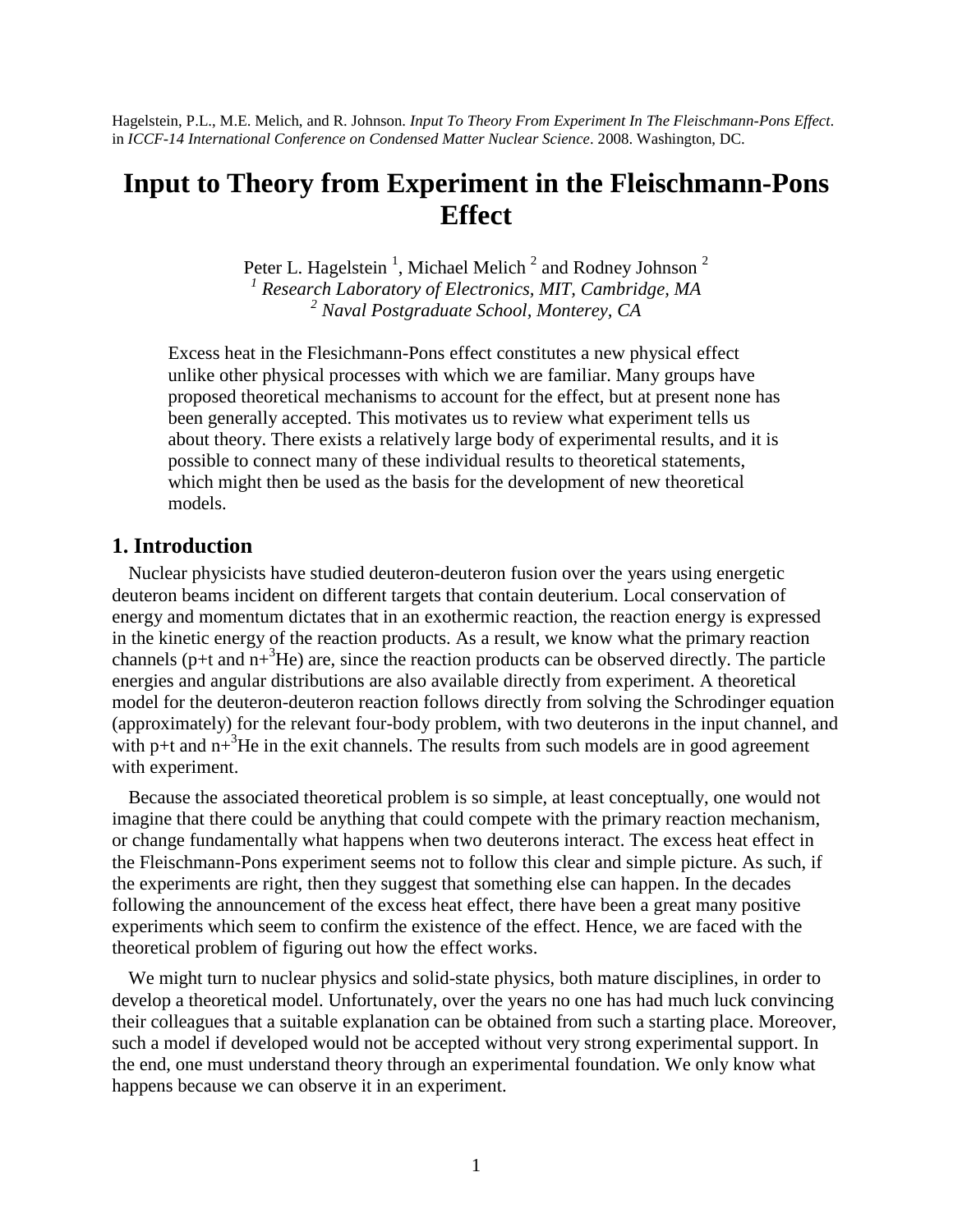This presents a serious issue when we address the Fleischmann-Pons experiment. The basic effect is nuclear, yet due to the absence of commensurate energetic nuclear particles, we are not able to study the primary reaction mechanism directly as we can in the case of deuteron-deuteron fusion. This provides us with the motivation to re-examine the experiments in order to understand better what we can learn about theory.

## **2. Excess heat effect**

The excess heat effect is observed as a temperature increase in heavy water electrochemical experiments where palladium cathodes are loaded with deuterium. The increase in temperature appears to be due to power generation in the palladium cathode. Perhaps the most important question regarding the excess heat effect itself is whether or not it is real.

The first report of excess power in association with PdD electrochemical experiments was by Fleischmann, Pons and Hawkins [1]. Unfortunately, this work was not well written, and the discussion provided was insufficient to allow for replication in general; this resulted in a large number of subsequent negative results early on (see [2] as an example). Confirming experiments were reported subsequently by Fleischmann and Pons [3]; by the SRI effort [4]; by Storms [5]; and by many other groups around the world. By now, there have been reported more than 100 observations of excess heat in Fleischmann-Pons experiments.

#### **2.1. Energy**

Much discussion has been devoted to the issue of excess energy in the experiments. In the basic Fleischmann-Pons experiment the Pd cathode must be charged for a month or so prior to the observation of excess power events. As a result, it has been argued that the energy produced in the bursts is small compared to the input energy, so that there may be no net energy production, but only the release of stored power not accounted for during charging.

We note that in the experiment reported in [3] the excess power integrated over a roughly 100 hour burst event was comparable to the total input energy, so that the total output energy was roughly twice the input energy. A hypothetical storage mechanism for this experiment would need to accommodate 4 MJ in 0.157 cc of cathode; which can be compared to the 1.2 kJ energy release which would be produced by the detonation of an equivalent volume of the explosive TNT. This argues strongly against any conventional storage mechanism.

Other experiments have been reported with higher energy gains. Swartz has claimed reproducible energy gains over 250% using the method described in [6]. The Energetics team reported in 2003 an observed energy gain of 6.7 in a glow discharge experiment [7], and in 2004 an observed energy gain of 25 in an electrochemical PdD experiment [8]. The conclusion from these experiments and others is that net energy is produced, and that the energy storage argument is inconsistent with experiment.

#### **2.2. Power density**

To determine the associated power density, we require information about what part of the cathode is active. One relevant observation (to be discussed below) concerns the emission of <sup>4</sup>He (as ash) into the gas stream, which could only occur if the helium were created within about a micron from the surface. In the Szpak experiment, Pd is co-deposited on a copper substrate, and excess heat is observed [9]. The observed power per unit area is on the order of 80 mW/cm<sup>2</sup>, and the corresponding power per unit Pd volume is in the range of  $160-800$  W/cm<sup>3</sup> for an active Pd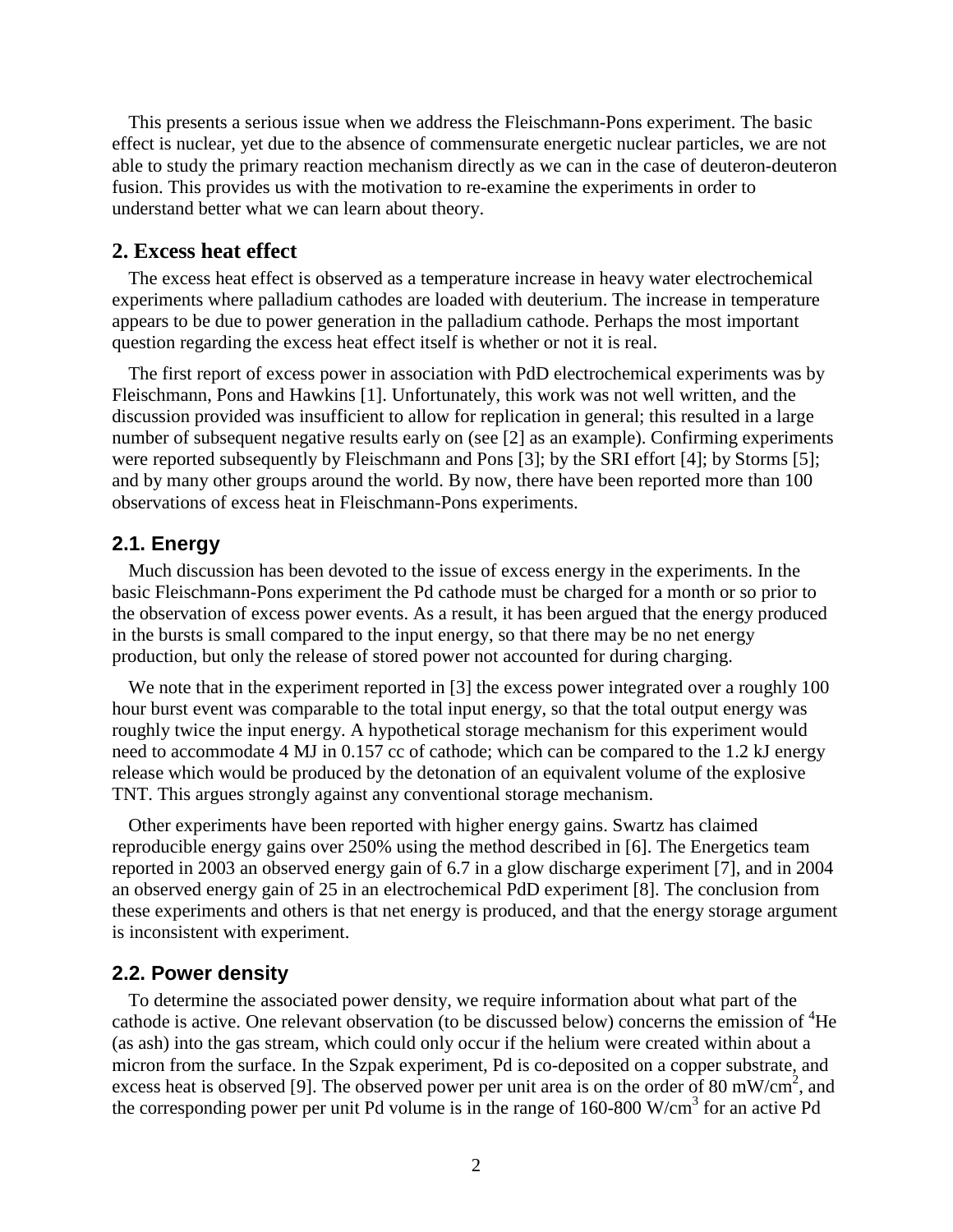thickness estimated to be in the range of  $5 \mu m$  to 1  $\mu m$ . In some experiments significantly higher numbers can be estimated. For the experiment described in [8], the power per unit area reaches about 4 W/cm<sup>2</sup>, which corresponds to about 8 kW/cm<sup>3</sup> if we assume a 5 micron active thickness. There is evidence for hot spots [10] and localized surface melting in some experiments [11].

### **2.2. Loading, current density and flux**

There appear to be two different requirements on deuterium loading. In the SRI experiments, the cathodes need to achieve a loading of about 0.95 (deuterium atoms per palladium atom) for excess heat to be observed at all [12]. A cathode which has achieved this during the roughly month-long charging period then later on needs to be loaded above a threshold near 0.85 to produce an excess heat burst. In many experiments [13-15] there has been observed a linear dependence of the excess power on current density above a threshold as first described by Fleischmann and Pons [16].

Excess power in Fleischmann-Pons experiments is dependent on the deuterium flux in the cathode. Although this is implicit in the ideas presented by Fleischmann on the Coehn effect in ICCF4 [17], it was first noticed in connection with a Fleischmann-Pons experiment at SRI, where the excess heat seemed to increase when a cathode spontaneously went into a breathing mode. This led to an empirical relation [18] for the excess power *Pxs*

$$
P_{xx} \prec (I - I_0)(x - x_0)^2 \left| \frac{dx}{dt} \right|
$$

where  $I$  is the current and  $x$  is the loading. Subsequently, experiments reported by Li and coworkers have taken advantage of deuterium flux [19], and also by Arata and Zhang [20].

#### **2.3. Temperature**

Fleischmann and Pons noticed that the excess heat increased following the application of a resistive calibration pulse to their cell, which suggested that they could take advantage of the effect to achieve higher power operation [21]. Somewhat later, Storms observed a dependence of excess power on temperature of the form

$$
P_{\scriptscriptstyle xs} \;\; = \;\; P_0 \;\; e^{-\Delta E/k_B T}
$$

where  $\Delta E$  was reported as 15 Kcal/mole, or 670 meV [22].

This dependence is not seen in all experiments. It has been suggested that since the observed  $\Delta E$  is close to that for helium diffusion in Pd, that this temperature dependence may be associated with helium accumulation in active sites in experiments with high local excess power per unit volume.

#### **3. Helium**

In association with the press conference in March 1989, Fleischmann and Pons apparently claimed that helium had been observed in association with the excess heat effect. Subsequent measurements did not provide a confirmation, and the issue of helium production subsequently has been contentious.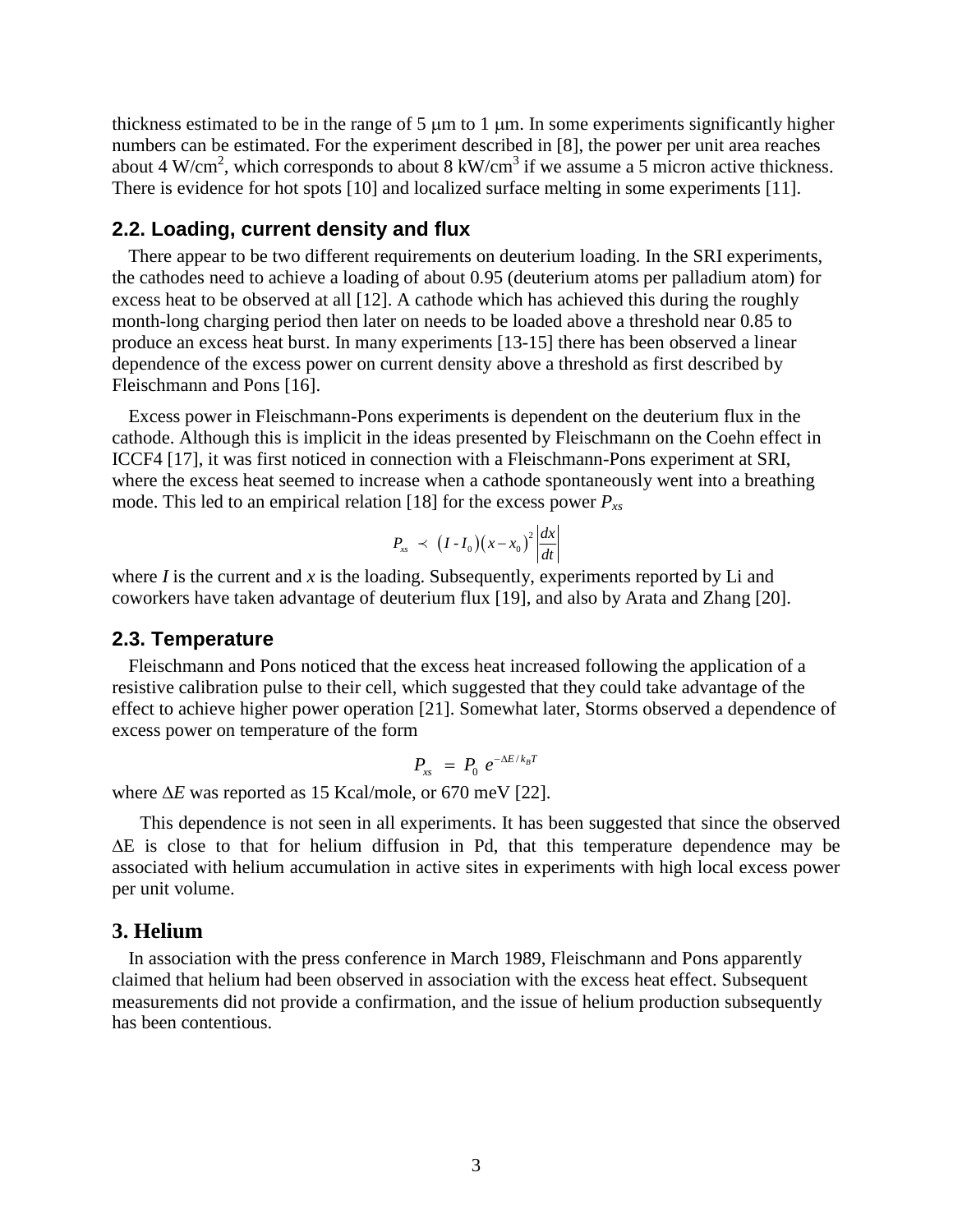### **3.1. Detection in the gas phase**

A significant step forward was made with the observation of  ${}^{4}$ He in the gas phase by Miles and Bush [23]. Prior to this, a great deal of effort had been focused on searches for elemental and isotopic anomalies in the Pd cathodes, as well as for trapped helium, with few positive results. Since the excess heat effect has no accompanying energetic particles, one could not learn much about reaction mechanisms or possible products, and all elements and isotopes were potential suspects. Helium as a reaction product had been considered previously, but was expected to be trapped in the metal if it was produced. That it might be observed in the gas was unexpected.

Subsequent work has largely confirmed the presence of  ${}^{4}$ He in the gas outside of the cathode in Fleischmann-Pons experiments [24]. At ICCF6, Gozzi presented some striking results that appeared to show that heat bursts were time-correlated with  ${}^{4}$ He bursts in the gas phase [25].

## **3.1. Mass difference, helium in the gas, and retention**

Helium as a product has been of interest since the Fleischmann-Pons experiment requires deuterium, and two deuterons contain two protons and neutrons which is the same as <sup>4</sup>He. The mass difference is

 $E[dd] - E[{}^4He] = 23.86 \text{ MeV}$ 

If the excess energy was produced through a physical process in which deuterons interacted somehow to make <sup>4</sup>He, then one should be able to tell from a comparison of the energy produced per <sup>4</sup>He atom detected. In Gozzi's experiments, the ratio of <sup>4</sup>He atom detected seemed to vary from burst to burst in the range of 10% to 100% of that expected from the mass difference. A possible explanation for the results observed was that the helium was produced initially near the cathode surface, so that it could get out; but different amounts would be released during particular events. The missing helium was assumed to remain inside the outer surface of the cathode.

## **3.2. Energy per <sup>4</sup>He**

In an experiment carried out at SRI, excess heat was observed in a calorimeter that was helium leak tight, and <sup>4</sup>He was measured. The amount of helium measured was 62% of that expected based on the 23.86 MeV mass difference. Subsequently an effort was made to recover the helium remaining in the cathode; this was done through cycling deuterium in and out of the cathode. More helium was captured, and in the end the ratio of energy to  ${}^{4}$ He was observed to be 104% of the 23.86 MeV mass difference with 10% error [12]. This result is supported by the measurements reported in [26]. In two of the experiments reported, the amount of  ${}^{4}$ He detected was low (about 51% and 69%, taking into account the background) of the amount expected based on the mass difference. However, in another experiment (Laser-3) an attempt was made to recover the helium remaining in the cathode [27], and the result was that the amount of helium observed was slightly over 100% of the expected amount. Hence, the two experiments reported to date in which helium recovery was attempted both give results in agreement with the mass difference within experimental error.

## **4. Laser stimulation**

Letts and Cravens [28] found that an excess heat could be triggered in a Pd cathode near threshold with a laser beam at low intensity. In these experiments, an incident diode laser beam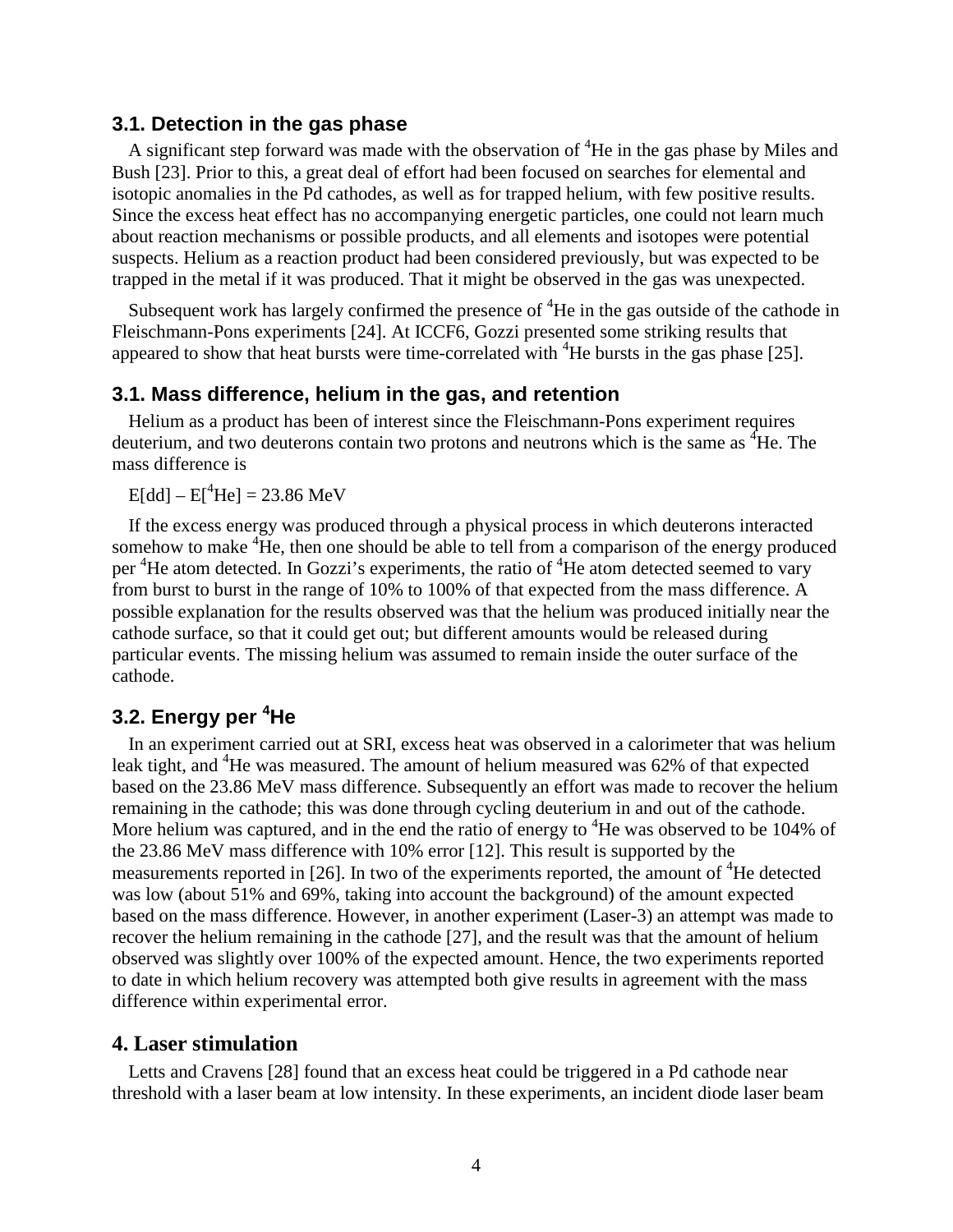of 30 mW was shown to lead to excess power levels in the range of 200-800 mW. Polarization dependence was observed, which was later studied by the ENEA group [26]. It was found that ppolarized light (with electric field partly normal to the surface) could stimulate excess heat, but spolarization (with electric field aligned with the surface) was ineffective. This is consistent with coupling to compressional plasmon modes. In the Letts and Cravens experiment, a thin gold coating is deposited on the surface, with a surface plasmon resonance expected near the frequency of the incident light.

At this conference, Letts presented results for dual laser stimulation where the excess heat was found to respond to the beat frequency [29]. Strong responses were found at three difference frequencies (8.3 THz, 15.3 THz, and 20.4 THz), the first two of which can be associated with the **k**=0, or zero group velocity, optical phonon frequencies of PdD (the 20.4 THz frequency matches the upper **k**=0 frequency in PdH, but as yet there is no experimental evidence to support this). Once again, the dual laser beating effect is sensitive to laser polarization, and requires both laser beams to be oriented with p-polarization.

## **5. Connection with low-level nuclear emission**

There has been much discussion over the years as to whether the low-level nuclear emissions which have been reported are related to the excess heat effect. Attempts to detect nuclear signatures at the time of an excess heat event have yielded no commensurate signals, and generally no low-level signals [30].

In Fleischmann-Pons experiments, excess heat is reported at relatively high current density  $(200-1000 \text{ mA/cm}^2)$ , while neutron emission tends to be seen at much lower current density (10- $30 \text{ mA/cm}^2$ ). In [31] results from experiments that were run using Takahashi's high-low current protocol showed that cathodes which produced excess heat (and no neutron emission) at high current density, also showed low-level neutron emission (and no excess heat) at low current density. Such observations indicate a connection, in this case an anticorrelation.

### **5.1. Low-level deuteron-deuteron fusion**

Evidence for low-level neutron and proton emission consistent with deuteron-deuteron fusion has been put forth over the years. Jones first reported the effect in TiD in 1989, and subsequent measurements after 1989 have provided confirmation (some of this work is reviewed in [12]), and evidence that deuteron-deuteron fusion reaction products are seen in Fleischmann-Pons experiments in PdD at low current density.

### **5.2. Other energetic emissions**

Cecil and coworkers have claimed the observation of low-level energetic particles from TiD up to and beyond 10 MeV [33,34], as well as protons consistent with deuteron-deuteron fusion. Lipson and coworkers have reported repeated observations of low-level nuclear emissions from PdD included protons near 3 MeV (consistent with deuteron-deuteron fusion), as well as alpha particles between 10 and 20 MeV [35,36].

#### **5.3. Karabut's x-rays**

Karabut has reported the collimated emission of x-rays between 1-1.5 keV from Ti and Pd cathodes in glow discharge experiments run in deuterium, as well as in other gases [37,38]. The x-ray energy from energy-integrated absorption appears to be correlated with the cathode metal,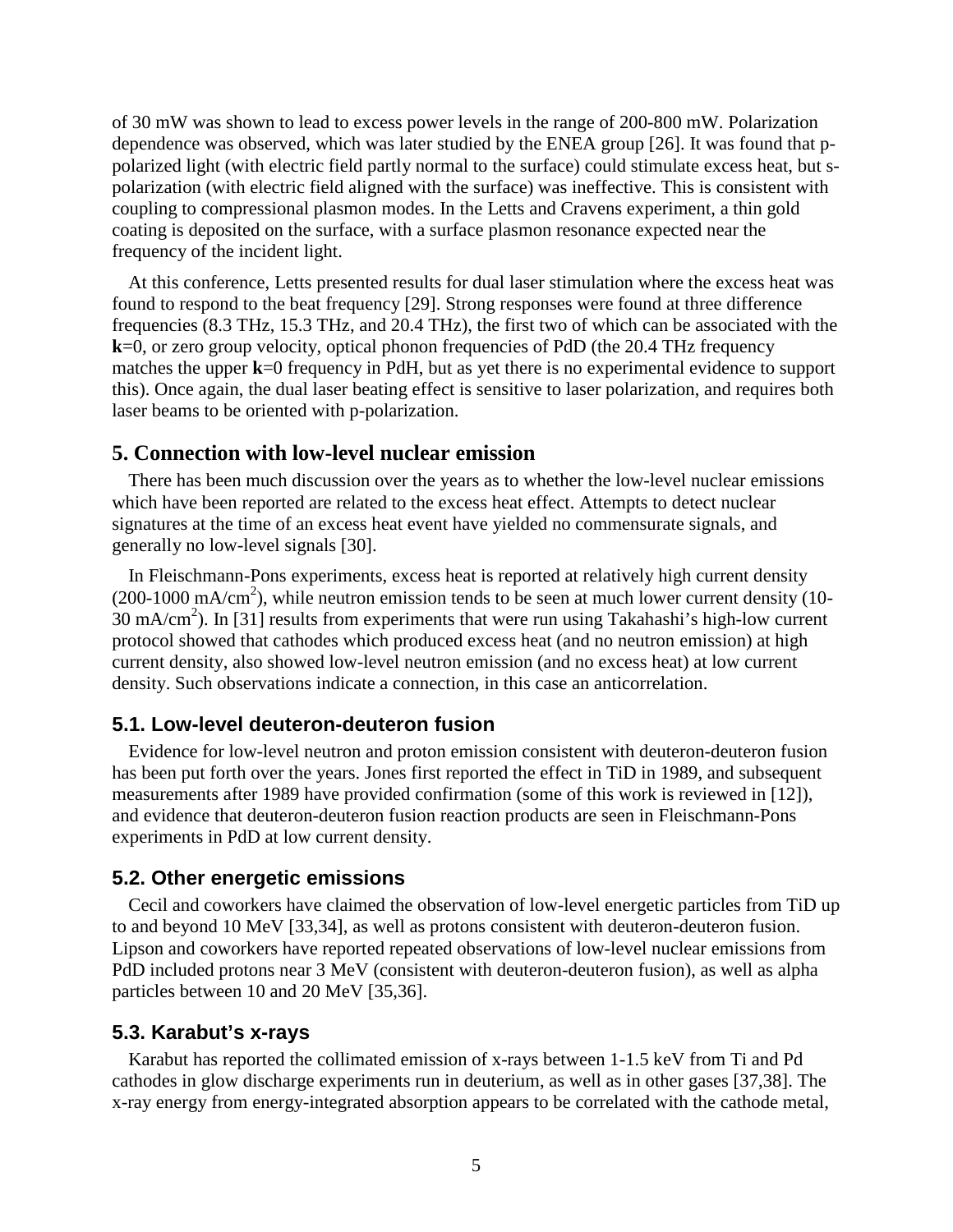and discharge voltage. Ti and Pd do not have fluorescence lines in the range. These observations raise the possibility that the emission is of nuclear origin, and that the collimation arises from local phase coherence among the emitters (the collimation is observed to be normal from the cathode surface). It seems implausible that phase coherence could be established in the case of electronic transitions.

## **6. Relevant beam experiments**

There are at least two different kinds of beam experiments that have been done with metal deuterides that are of note in this discussion. One of these addresses the question of screening, and the other concerns localization.

## **6.1. Screening**

There was much discussion about the impact of screening between deuterons in metal deuterides back in 1989, with the general consensus that significant screening effects would not be expected in PdD. However, low-energy deuterium beam experiments over the past decade has shown strong screening effects for deuteron-deuteron fusion reactions in metals in general, and particularly strong screening in PdD in particular [39,40].

## **6.2. Kasagi effect**

In the mid-1990s, Kasagi and coworkers described beam experiments (in TiD and in PdD) where broad energetic proton and alpha signals were observed. Normally, deuteron-deuteron fusion produces two-body products, such as  $p+t$  and  $n+3$ He. In this case, the reaction energy is sharp, with the reaction energy apportioned inversely to the mass. In a secondary reaction such as  $t(d,\alpha)$ n, there is a spread in the alpha energy due to the initial 800 keV energy of the triton. However, in the experiments described in [41], a much broader alpha and proton signal was seen. Such a broad signal could only come about from a three-body exit channel, which in this case was attributed to  $n+p+\alpha$ . The particles and end-point energies in this case are consistent with a three-body reaction  $d+d+d \rightarrow n+p+\alpha$ , which would require two of the deuterons initially within the same to be localized on the 10 fm scale.

## **7. Discussion**

Based on the discussion above, which is incomplete both in scope and in citations to the relevant literature (by necessity given the limitations of a proceedings paper), we can begin to discuss what experiment provides as input to theory. Perhaps the most significant feature is that experiment seems to support the notion of a new kind of nuclear reaction in which the reaction energy is not expressed through the kinetic energy of the products. This statement is very significant, in that as commented on above, local conservation of energy and momentum require that energetic particles result from an exothermic reaction. No such process has been observed previously in nuclear physics. We note that among those working on excess heat in the Fleischmann-Pons experiment, that many are convinced even now that commensurate energetic particles are produced, only to have escaped detection so far. Future experiments that address upper limits on the energy of possible reaction products would be helpful in this discussion.

As to what it is that reacts, there is no general consensus at this time. However, deuterium seems implicated (since for the most part no excess heat is reported with Fleischmann-Pons experiments using Pd cathodes and light water), and the correlation of  ${}^{4}$ He with the energy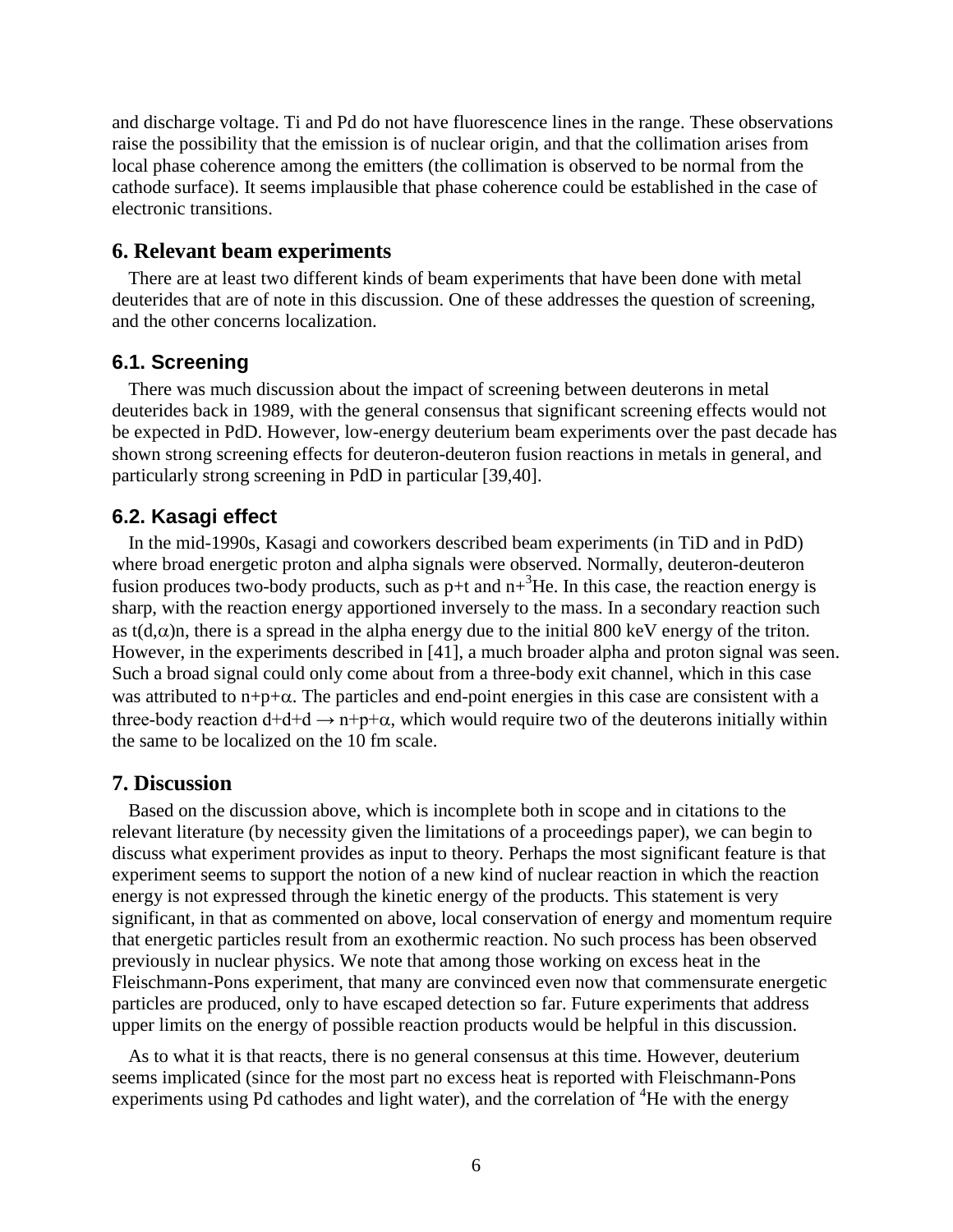produced implicates it as the ash. The two experiments in which an effort was made to account for retained  ${}^{4}$ He give results consistent with 24 MeV per  ${}^{4}$ He, consistent with the mass difference between two deuterons and <sup>4</sup>He. However, there is agreement among a subset of workers that the mechanism involved converted deuterons to <sup>4</sup>He, while others contest this. Badly needed are new experiments which address the correlation of  ${}^{4}$ He with energy, taking care to collect all helium produced. Also needed are experiments which address how close to the surface the retained helium is, which should help shed light on where the reactions occur.

If the reaction energy is not expressed kinetically, then it is a reasonable question as to where it does go. In the end, the energy produced shows up as heat. There are no direct measurements of the energy produced in condensed matter modes prior to thermalization. The dual laser experiment may be relevant to this question, since the excess heat responds to the beat frequency, suggesting a nonlinear response, under conditions where the laser intensity is orders of magnitude too weak for any nonlinear response to be expected by conventional means. If the reaction energy were deposited into plasmon modes [keeping in mind that one would expect hybridization of low energy (2 eV) plasmon modes with optical phonon modes], then these internal modes may have sufficient excitation to provide a nonlinear response. Hence, there is an indirect argument for where the energy goes at least in one kind of experiment. The very high local power per unit volume production may be connected with the dual laser nonlinearity. What is really needed is some new experiment which can detect enhanced excitation in longitudinal plasmon modes and in optical phonon modes in association with excess heat production.

Attention should be drawn to the three-body Kasagi experiment, which suggests the possibility of deuteron-deuteron localization on the fermi scale. If correct, this experiment is of great significance, and may provide a glimpse into part of the internal reaction dynamics. Deuterondeuteron fusion anticorrelated with excess heat production is supportive of mechanisms involving deuterium, but this is not universally agreed on at present. The strong screening effects observed in beam experiments are thought by many to be related to the low-level fusion effect; however, neutron production seems to come in (hour long) bursts events, similar to excess heat bursts. Most likely, there is more involved in low-level deuteron-deuteron fusion than simple screening effects.

Attention should also be drawn to the energetic alpha signal. The key question here should be: where does the energy come from? There are no energetic particles with even greater energy present in the amounts needed for the disintegration of nuclei with alpha particles in the 10-20 MeV range. So, the energy must come from somewhere else. But from where? The significance of the observation is in the implication that a large quantum may be communicated somehow by the local condensed matter environment leading to the disintegration of a nucleus. This would be unprecedented in nuclear physics, but seems to be a direct consequence of the Cecil and Lipson experiments. If such a large quantum can be so communicated, then the possibility of it somehow being chopped up into a large number of small quanta seems perhaps more plausible.

The requirements on loading probably tell us something about the local environment needed for the reactions to occur. Arguments put forth over the years include: increased density results in increased conventional reaction probability; a connection with the D to Pd loading at which PdD becomes thermodynamically unstable; the development of a new phase; and a connection with the D to Pd loading at which host Pd vacancies are stabilized. Calculations indicate that  $D<sub>2</sub>$ cannot form inside bulk PdD due to occupation of antibonding orbitals, but perhaps the situation is different near vacancies where the electron density is lower. NMR experiments may be able to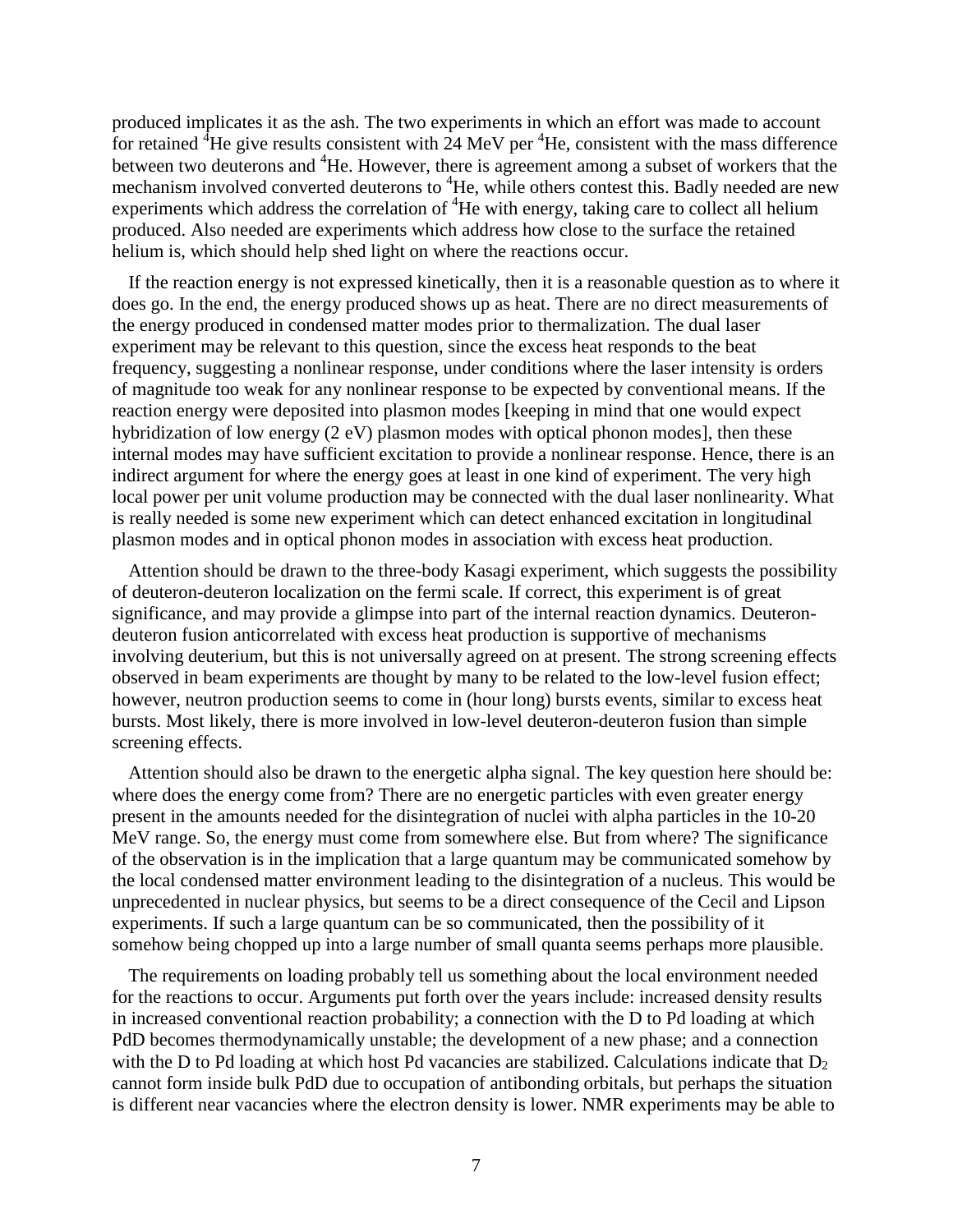clarify this in the case of thin film samples of PdD with high vacancy concentration. There is no agreement on these issues at this time, and experiments have not yet clarified the role of loading.

## **References**

- 1. M. Fleischmann, S. Pons, and M. Hawkins, *Journal of Electroanalytical Chemistry* **261** 301- 308 (1989).
- 2. N. S. Lewis, C. A. Barnes, M. J. Heben, A. Kumar, S. R. Lunt, G. E. McManis, G. M. Miskelly, R. M. Penner, M. J. Sailor, P. G. Santangelo, G. A. Shreve, B. J. Tufts, M. J. Youngquist, R. W. Kavanagh, S. E. Kellogg, R. B. Vogelaar, T. R. Wang, R. Kondrat, and R. New, *Nature* **340** 525 (1989).
- 3. M. Fleischmann, S. Pons, M.W. Anderson, L.J. Li and M. Hawkins, *J. Electroanal. Chem.* **287** 293 (1990).
- 4. M. C. H. McKubre, S. Crouch-Baker, R. C. Rocha-Filho, S. I. Smedley, F. L. Tanzella, T. Passell, and J. Santucci, *J. Electroanal. Chem.* **368** 55 (1994).
- 5. E. Storms, *Fusion Technology* **23** 230 (1993).
- 6. M. R. Swartz and G. M. Verner, *Proc. ICCF10* 29 (2003).
- 7. I. Dardik, H. Branover, A. El-Boher, D. Gazit, E. Golbreich, E. Greenspan, A. Kapusta, B. Khatchatorov, V. Krakov, S. Lesin, B. Michailovitch, G. Shani, and T. Zilov *Proc. ICCF10* p. 61 (2003).
- 8. I. Dardik, T. Zilov, H. Branover, A. El-Boher, E. Greenspan, B. Khatchaturov, V. Krakov, S. Lesin and M. Tsirlin, *Proc. ICCF11* p. 84 (2004).
- 9. S. Szpak, P. A. Mosier-Boss, M. H. Miles, and M. Fleischmann, *Thermochimica Acta* **410** 101 (2004).
- 10. S. Szpak, P. A. Mosier-Boss, J. Dea, and F. Gordon, *Proc. ICCF10* p. 13 (2003).
- 11. J. Dash, G. Noble, and D. Diman, *Proc. ICCF4*, p. 25-1 (1994).
- 12. P. L. Hagelstein, M. C. H. McKubre, D. J. Nagel, T. A. Chubb, R. J. Hekman, *Proc. ICCF11* p. 23 (2004).
- 13. M. C. H. McKubre, S. Crouch-Baker, A. M. Riley, S. I. Smedley, and F. L. Tanzella, *Proc. ICCF3* p. 5 (1992).
- 14. E. Storms, *Proc. ICCF6* p. 105 (1996).
- 15. K. Kunimatsu, N. Hasegawa, A. Kubota, N. Imai, M. Ishakawa, H. Akita, and Y. Tsuchida, *Proc. ICCF3* p. 31 (1992).
- 16. M. Fleischmann and S. Pons, *Proc. ICCF1* p. 1 (1990).
- 17. C. Bartolomeo, M. Fleischmann, G. Larramona, S. Pons, J. Roulette, H. Sugiura, and G. Preparata, *Proc. ICCF4* p. 19-1 (1994).
- 18. M. C. H. McKubre, S. Crouch-Baker, A. K. Hauser, S. I. Smedley, F. L. Tanzella, M. S. Williams, and S. S. Wing, *Proc. ICCF5* p. 17 (1995).
- 19. X. Z. Li, B. Liu, J. Tian, Q. M. Wei, R. Zhou, Z. W. Yu, *J. Phys. D* **36** 3095 (2003).
- 20. Y. Arata and Y.-C. Zhang, *Proc. ICCF12* p. 44 (2005).
- 21. S. Pons and M. Fleischmann, Proc. ICCF2 p. 349 (1991).
- 22. E. Storms, Proc. ICCF4 vol. 2 p. 4-1 (1993).
- 23. M. H. Miles and B. Bush, *Proc. ICCF3* p. 189 (1992).
- 24. M. H. Miles, *Proc. ICCF10* p. 123 (2003)
- 25. F. Cellucci, P. L. Cignini, G. Gigli, D. Gozzi, M. Tomellini, E. Cisbani, S. Frullani, F. Garibaldi, M. Jodice, and G. M. Urciuoli, *Proc. ICCF6* p. 3 (1996).